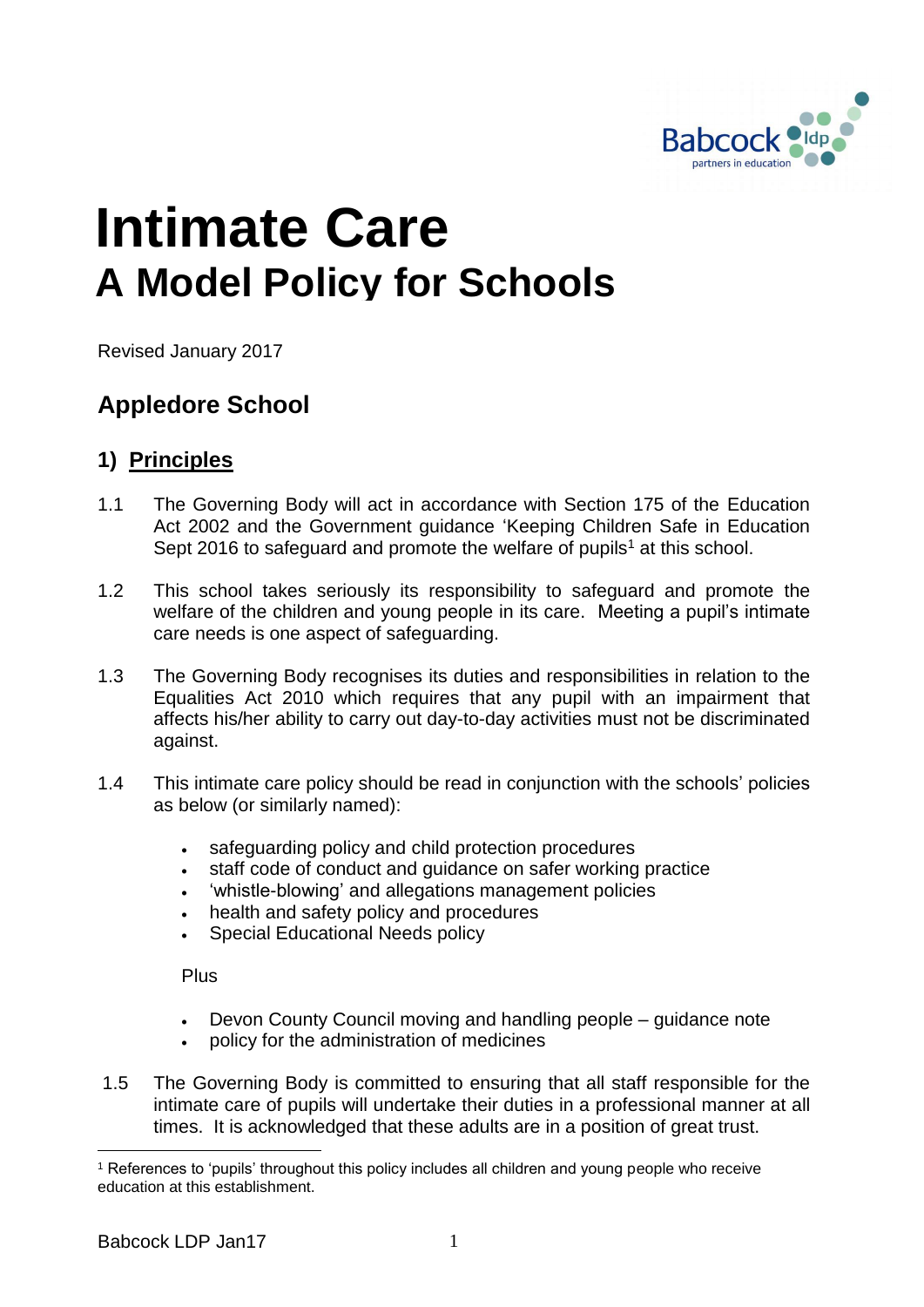- 1.6 We recognise that there is a need to treat all pupils, whatever their age, gender, disability, religion, ethnicity or sexual orientation with respect and dignity when intimate care is given. The child's welfare is of paramount importance and his/her experience of intimate and personal care should be a positive one. It is essential that every pupil is treated as an individual and that care is given gently and sensitively: no pupil should be attended to in a way that causes distress or pain.
- 1.7 Staff will work in close partnership with parent/carers and other professionals to share information and provide continuity of care.
- 1.8 Where pupils with complex and/or long term health conditions have a health care plan in place, the plan should, where relevant, take into account the principles and best practice guidance in this intimate care policy.
- 1.9 Members of staff must be given the choice as to whether they are prepared to provide intimate care to pupils.
- 1.10 All staff undertaking intimate care must be given appropriate training.
- 1.11 This Intimate Care Policy has been developed to safeguard children and staff. It applies to everyone involved in the intimate care of children.

### **2) Child focused principles of intimate care**

The following are the fundamental principles upon which the Policy and Guidelines are based:

- Every child has the right to be safe.
- Every child has the right to personal privacy.
- Every child has the right to be valued as an individual.
- Every child has the right to be treated with dignity and respect.
- Every child has the right to be involved and consulted in their own intimate care to the best of their abilities.
- Every child has the right to express their views on their own intimate care and to have such views taken into account.
- Every child has the right to have levels of intimate care that are as consistent as possible.

### **3) Definition**

- 3.1 Intimate care can be defined as any care which involves washing, touching or carrying out a procedure to intimate personal areas which most people usually carry out themselves but some pupils are unable to do because of their young age, physical difficulties or other special needs. Examples include care associated with continence and menstrual management as well as more ordinary tasks such as help with washing, toileting or dressing.
- 3.2 It also includes supervision of pupils involved in intimate self-care.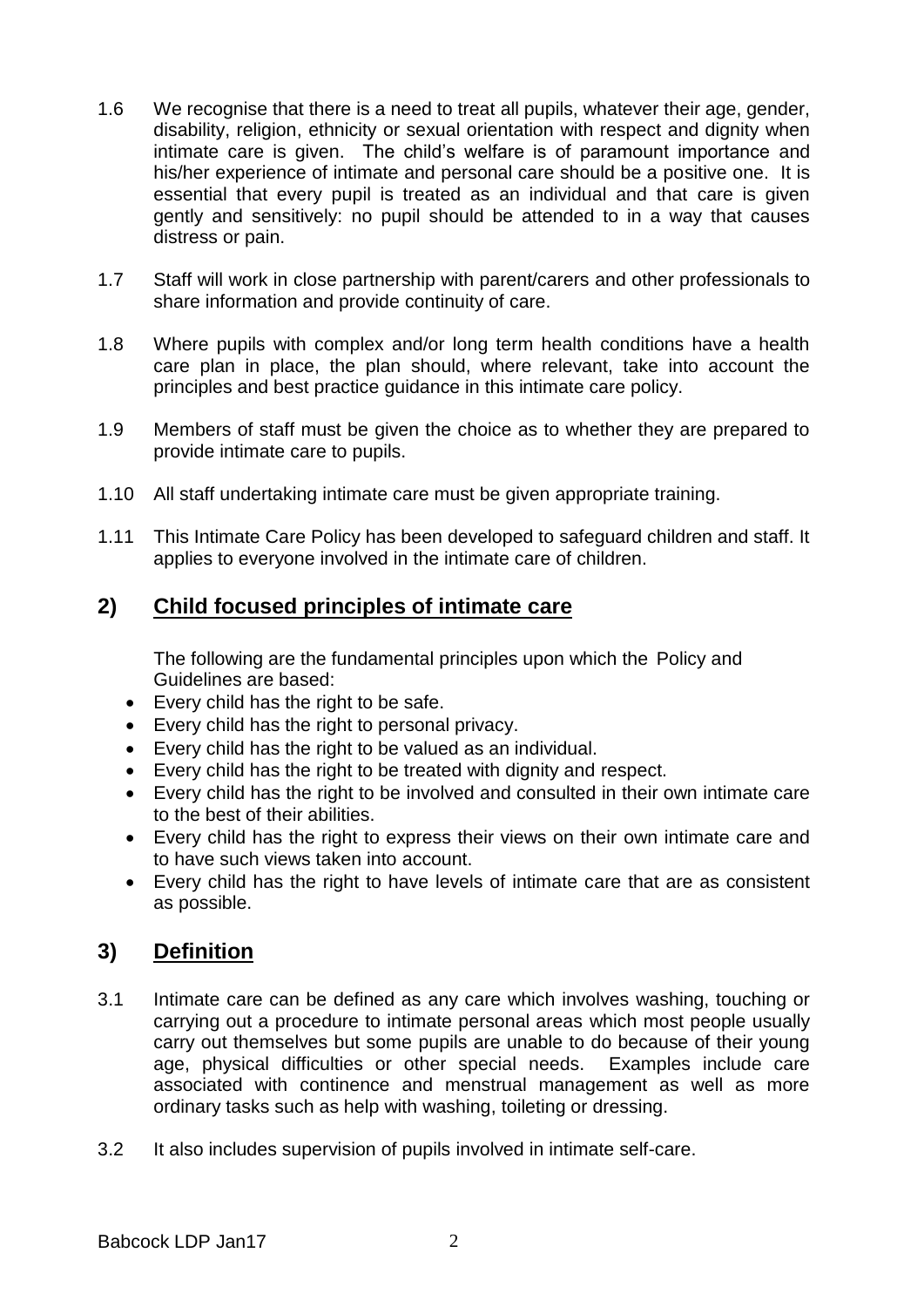## **4) Best Practice**

- 4.1 Pupils who require regular assistance with intimate care have written Individual Education Plans (IEP), health care plans or intimate care plans agreed by staff, parents/carers and any other professionals actively involved, such as school nurses or physiotherapists. Ideally the plan should be agreed at a meeting at which all key staff and the pupil should also be present wherever possible/appropriate. Any historical concerns (such as past abuse) should be taken into account. The plan should be reviewed as necessary, but at least annually, and at any time of change of circumstances, e.g. for residential trips or staff changes (where the staff member concerned is providing intimate care). They should also take into account procedures for educational visits/day trips.
- 4.2 Where relevant, it is good practice to agree with the pupil and parents/carers appropriate terminology for private parts of the body and functions and this should be noted in the plan.
- 4.3 Where a care plan or IEP is **not** in place, parents/carers will be informed the same day if their child has needed help with meeting intimate care needs (eg has had an 'accident' and wet or soiled him/herself). It is recommended practice that information on intimate care should be treated as confidential and communicated in person by telephone or by sealed letter, not through the home/school diary.
- 4.4 In relation to record keeping, a written record should be kept in a format agreed by parents and staff every time a child has an invasive medical procedure, e.g. support with catheter usage (see afore-mentioned multi-agency guidance for the management of long term health conditions for children and young people).
- 4.5 Accurate records should also be kept when a child requires assistance with intimate care; these can be brief but should, as a minimum, include full date, times and any comments such as changes in the child's behaviour. It should be clear who was present in every case.
- 4.6 These records will be kept in the child's file and available to parents/carers on request.
- 4.7 All pupils will be supported to achieve the highest level of autonomy that is possible given their age and abilities. Staff will encourage each individual pupil to do as much for his/herself as possible.
- 4.8 Staff who provide intimate care are trained in personal care (eg health and safety training in moving and handling) according to the needs of the pupil. Staff should be fully aware of best practice regarding infection control, including the requirement to wear disposable gloves and aprons where appropriate.
- 4.9 Staff will be supported to adapt their practice in relation to the needs of individual pupils taking into account developmental changes such as the onset of puberty and menstruation.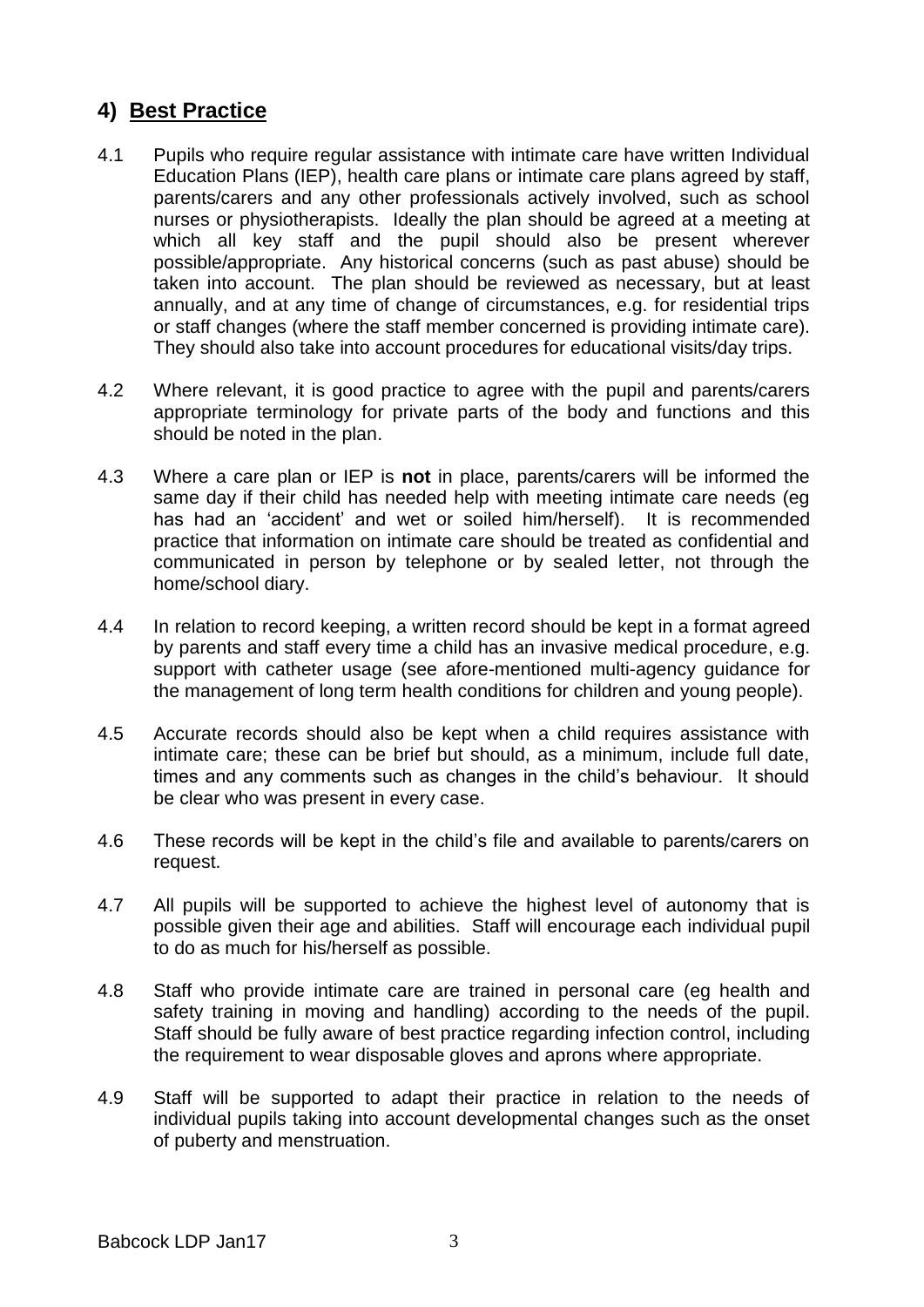- 4.10 There must be careful communication with each pupil who needs help with intimate care in line with their preferred means of communication (verbal, symbolic, etc) to discuss their needs and preferences. Where the pupil is of an appropriate age and level of understanding permission should be sought before starting an intimate procedure.
- 4.11 Staff who provide intimate care should speak to the pupil personally by name, explain what they are doing and communicate with all children in a way that reflects their ages.
- 4.12 Every child's right to privacy and modesty will be respected. Careful consideration will be given to each pupil's situation to determine who and how many carers might need to be present when s/he needs help with intimate care. SEN advice suggests that reducing the numbers of staff involved goes some way to preserving the child's privacy and dignity. Wherever possible, the pupil's wishes and feelings should be sought and taken into account.
- 4.13 An individual member of staff should inform another appropriate adult when they are going alone to assist a pupil with intimate care.
- 4.14 The religious views, beliefs and cultural values of children and their families should be taken into account, particularly as they might affect certain practices or determine the gender of the carer.
- 4.15 Whilst safer working practice is important, such as in relation to staff caring for a pupil of the same gender, there is research<sup>2</sup> which suggests there may be missed opportunities for children and young people due to over anxiety about risk factors; ideally, every pupil should have a choice regarding the member of staff. There might also be occasions when the member of staff has good reason not to work alone with a pupil. It is important that the process is transparent so that all issues stated above can be respected; this can best be achieved through a meeting with all parties, as described above, to agree what actions will be taken, where and by whom.
- 4.16 Adults who assist pupils with intimate care should be employees of the school, not students or volunteers, and therefore have the usual range of safer recruitment checks, including enhanced DBS checks.
- 4.17 All staff should be aware of the school's confidentiality policy. Sensitive information will be shared only with those who need to know.
- 4.18 Health & Safety guidelines should be adhered to regarding waste products, if necessary, advice should be taken from the DCC Procurement Department regarding disposal of large amounts of waste products or any quantity of products that come under the heading of clinical waste.
- 4.19 No member of staff will carry a mobile phone, camera or similar device whilst providing intimate care.

### **5) Child Protection**

<sup>&</sup>lt;u>.</u> <sup>2</sup> National Children's Bureau (2004) *The Dignity of Risk*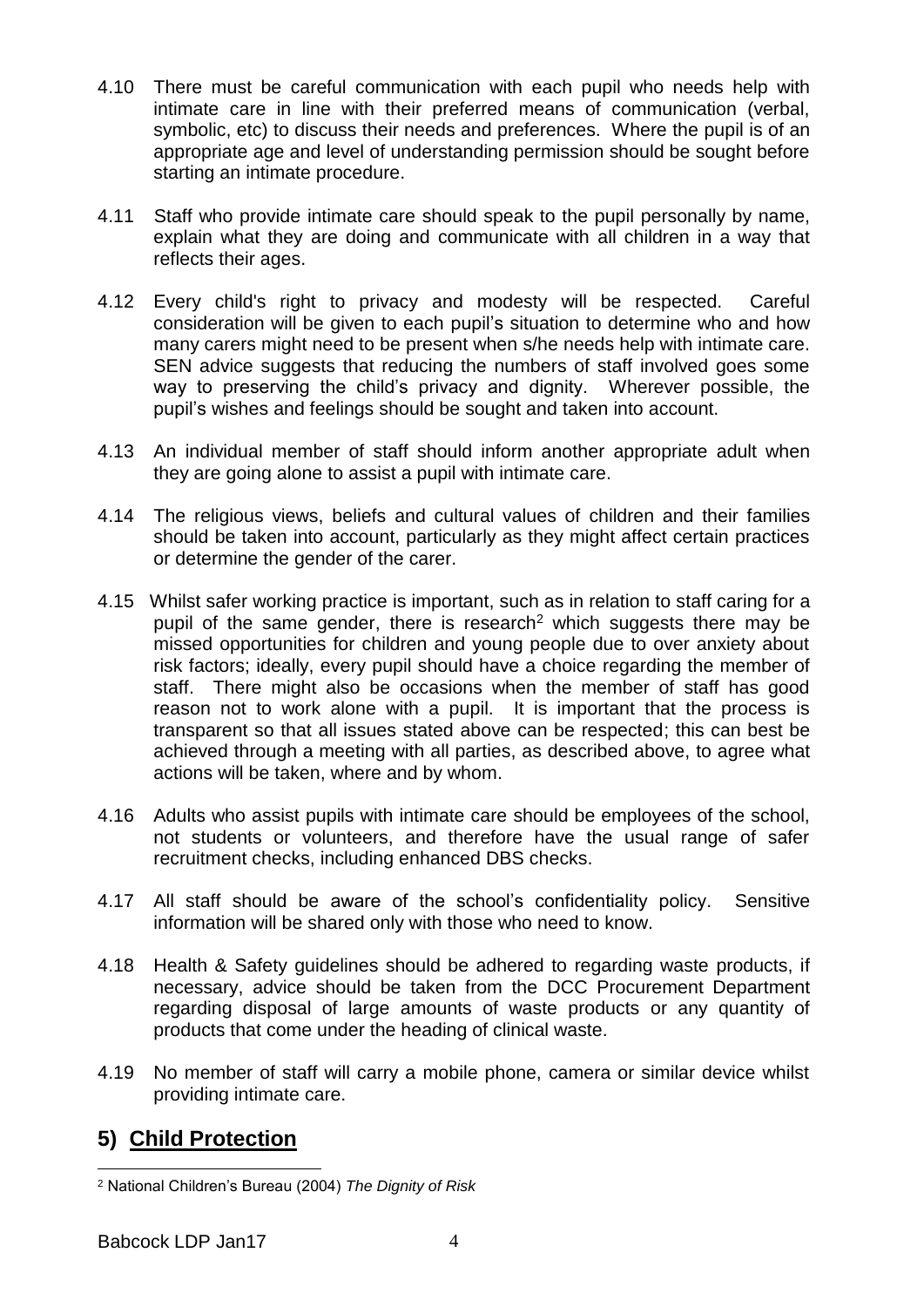- 5.1 The Governors and staff at this school recognise that pupils with special needs and who are disabled are particularly vulnerable to all types of abuse.
- 5.2 The school's child protection procedures will be adhered to.
- 5.3 From a child protection perspective it is acknowledged that intimate care involves risks for children and adults as it may involve staff touching private parts of a pupil's body. In this school best practice will be promoted and all adults (including those who are involved in intimate care and others in the vicinity) will be encouraged to be vigilant at all times, to seek advice where relevant and take account of safer working practice.
- 5.4 Where appropriate, pupils will be taught personal safety skills carefully matched to their level of development and understanding.
- 5.5 If a member of staff has any concerns about physical changes in a pupil's presentation, e.g. unexplained marks, bruises, etc s/he will immediately report concerns to the Designated Senior Person for Child Protection or Headteacher. A clear written record of the concern will be completed and a referral made to Children's Services Social Care if appropriate, in accordance with the school's child protection procedures. Parents/carers will be asked for their consent or informed that a referral is necessary prior to it being made but this should only be done where such discussion and agreement-seeking will not place the child at increased risk of suffering significant harm.
- 5.6 If a pupil becomes unusually distressed or very unhappy about being cared for by a particular member of staff, this should be reported to the class teacher or Headteacher. The matter will be investigated at an appropriate level (usually the Headteacher) and outcomes recorded. Parents/carers will be contacted as soon as possible in order to reach a resolution. Staffing schedules will be altered until the issue/s is/are resolved so that the child's needs remain paramount. Further advice will be taken from outside agencies if necessary.
- 5.7 If a pupil, or any other person, makes an allegation against an adult working at the school this should be reported to the Headteacher (or to the Chair of Governors if the concern is about the Headteacher) who will consult the Local Authority Designated Officer in accordance with the school's policy: Dealing with Allegations of Abuse against Members of Staff and Volunteers. It should not be discussed with any other members of staff or the member of staff the allegation relates to.
- 5.8 Similarly, any adult who has concerns about the conduct of a colleague at the school or about any improper practice will report this to the Headteacher or to the Chair of Governors, in accordance with the child protection procedures and 'whistle-blowing' policy.

#### **6) Physiotherapy**